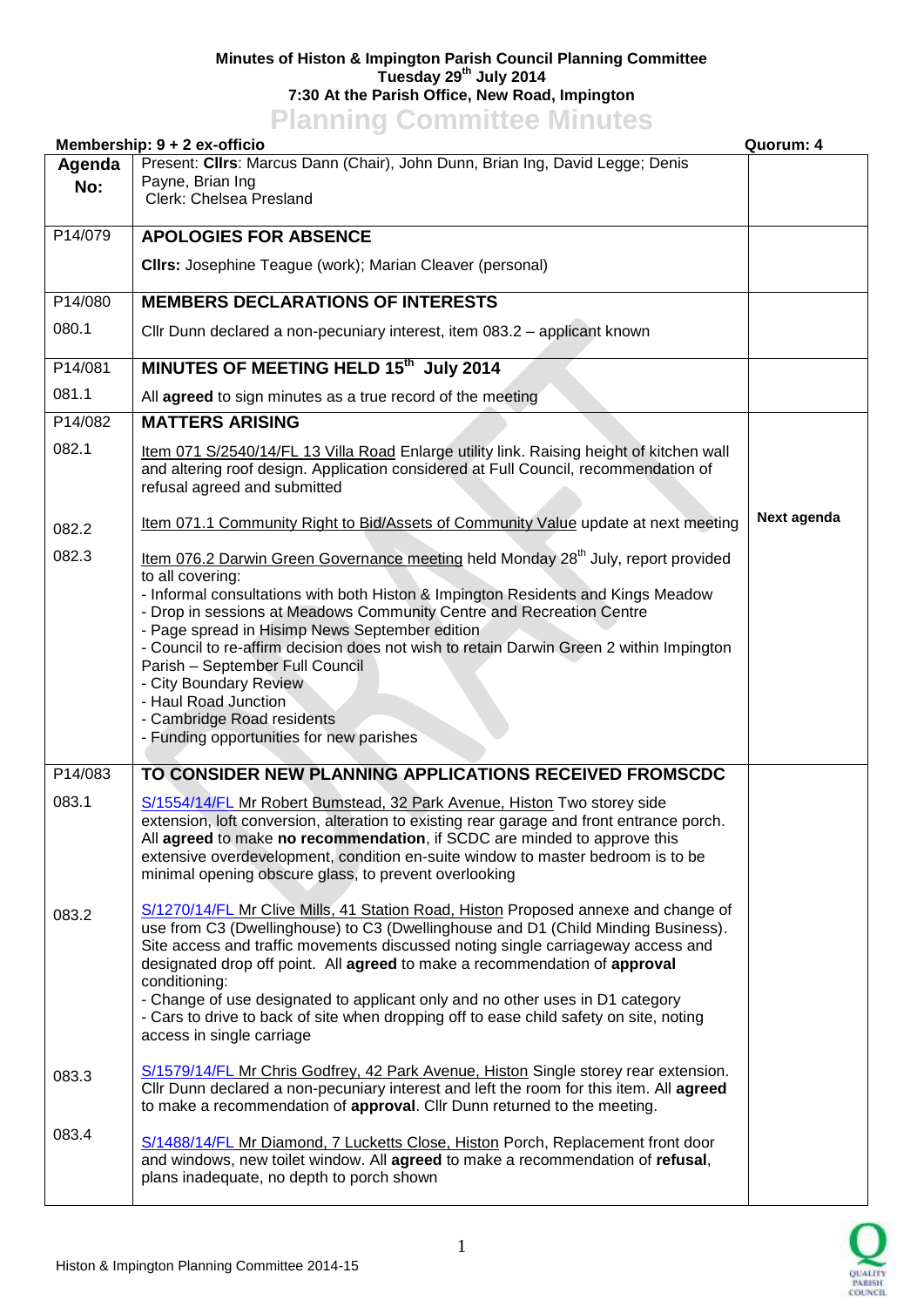| 083.5   | S/1386/14/FL BEC & The Northwest Cambridge Consortium, Land to West of<br>Cambridge Road, immediately north of Darwin Green One Primary Route North<br>Erection of foul pumping station, dual intake substation and gas governor as well as<br>means of enclosure, landscaping and access. All agreed to make no<br>recommendation, no details of cover for pumping station provided, further doubts<br>raised regarding need for this to be so close to main road                                                                                                                                                                                                                                                                                                                                |                   |
|---------|---------------------------------------------------------------------------------------------------------------------------------------------------------------------------------------------------------------------------------------------------------------------------------------------------------------------------------------------------------------------------------------------------------------------------------------------------------------------------------------------------------------------------------------------------------------------------------------------------------------------------------------------------------------------------------------------------------------------------------------------------------------------------------------------------|-------------------|
| P14/084 | TO ACCEPT CLERKS REPORT                                                                                                                                                                                                                                                                                                                                                                                                                                                                                                                                                                                                                                                                                                                                                                           |                   |
|         | Report provided to all and accepted (Appx 1) covering: SCDC Decision Notices                                                                                                                                                                                                                                                                                                                                                                                                                                                                                                                                                                                                                                                                                                                      |                   |
| P14/085 | TO RECEIVE UP-DATE ON NORTHSTOWE                                                                                                                                                                                                                                                                                                                                                                                                                                                                                                                                                                                                                                                                                                                                                                  |                   |
| 085.1   | Update from Cllr Ing from meeting 16 July covering:                                                                                                                                                                                                                                                                                                                                                                                                                                                                                                                                                                                                                                                                                                                                               |                   |
|         | - Need to register for A14 consultations by 1 November on Highways Agency website<br>- Phase 1 construction phasing<br>- Land sale order not yet decided<br>- First occupation expected 2016<br>- Timing of opening of school<br>- Employment Area - depends on market value<br>- Primary road networks/junctions/interactions<br>- Innovative cyclepath<br>- Community Forum<br>- Economic development strategy August/September meeting<br>- Role of Town Centre November                                                                                                                                                                                                                                                                                                                       | <b>Comm Clerk</b> |
| P14/086 | <b>CONSULTATIONS</b>                                                                                                                                                                                                                                                                                                                                                                                                                                                                                                                                                                                                                                                                                                                                                                              |                   |
| 086.1   | South Cambridgeshire District Council, Community Infrastructure Levy Charging<br>Schedule update version provided by Cllr Payne. All agreed Committee Clerk to make<br>amendment to question 10 and submit                                                                                                                                                                                                                                                                                                                                                                                                                                                                                                                                                                                        | <b>Comm Clerk</b> |
| 086.2   | Local Plan Examinations South Cambridgeshire Local Plan 2014<br>To agree:<br>Parish Council attendance at Independent Examinations -date to be confirmed<br>Parish Council attendance at Pre Hearing Meeting Thursday 11 <sup>th</sup> September 2014,<br>2.00pm Guildhall<br>Committee Clerk to confirm representation for Histon & Impington Parish Council at<br>examinations                                                                                                                                                                                                                                                                                                                                                                                                                  | <b>Comm Clerk</b> |
| P14/087 | TO CONSIDER OTHER PLANNING CORRESPONDENCE AND REPORT                                                                                                                                                                                                                                                                                                                                                                                                                                                                                                                                                                                                                                                                                                                                              |                   |
| 087.1   | Parish Planning Forum held Monday 21 <sup>st</sup> July attended by Cllr Ing. Committee Clerk to<br>scan and send papers to committee members. Update covered:<br>- 5 year housing supply<br>- Memorandum of understanding with City Council<br>- Pre Application service, confidential to application. Need for advice to part of<br>consultation document for application to help guide councillors. Policy expected.<br>Committee Clerk to write to Jane Green (SCDC), committee members happy to<br>review/give feedback on draft policies<br>- Solar Farms - no poor quality land available in District, must be seen to make a<br>contribution<br>- Parish Planning Training - October for Parish Councillors<br>- Tree Service – feedback on FAQs to be forwarded to Environment Committee | <b>Comm Clerk</b> |
| 087.2   | Cllr Payne updated Committee on correspondence from from Steven Conrad (Strategic<br>Assets Development Manager County Council). Noting recent appeals at SCDC,<br>withdrawal bid for Buxhall Farm has been withdrawn                                                                                                                                                                                                                                                                                                                                                                                                                                                                                                                                                                             |                   |
| 087.3   | Other correspondence<br>S/0470/14/CM Milton Landfill condition to application. Committee to confirm condition<br>to not allow vehicles exporting clay to right left out of site                                                                                                                                                                                                                                                                                                                                                                                                                                                                                                                                                                                                                   |                   |